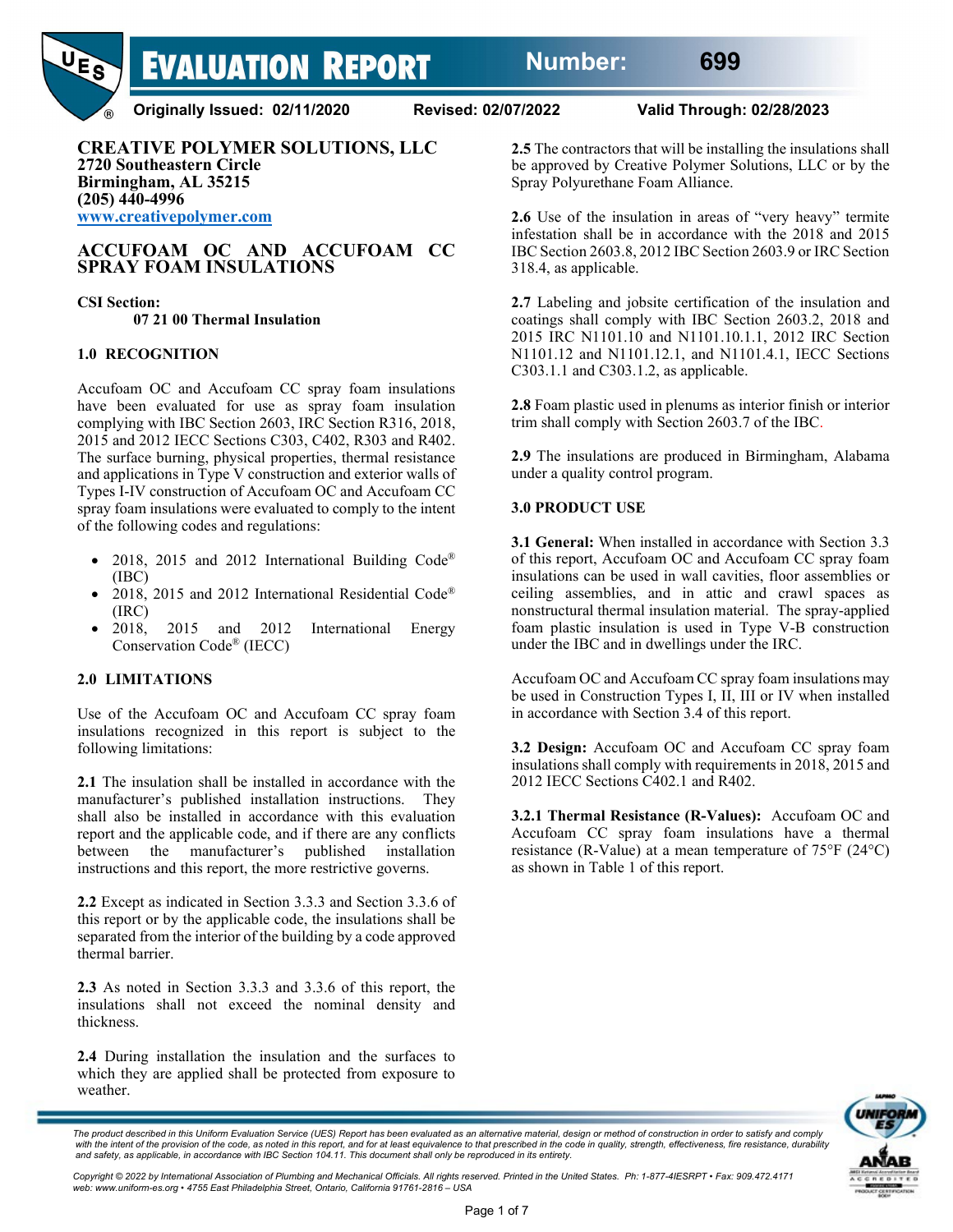

**Originally Issued: 02/11/2020 Revised: 02/07/2022 Valid Through: 02/28/2023**

| TABLE 1                                     |
|---------------------------------------------|
| Thermal Resistance (R-Value) <sup>1,2</sup> |
| $(^{\circ}F \cdot ft^2 \cdot h/BTU)$        |

|                          | <b>R-Value</b>     |                |  |
|--------------------------|--------------------|----------------|--|
| <b>Thickness (inch)</b>  | <b>Accufoam OC</b> | Accufoam<br>CC |  |
| 1                        | 3.7                | 6.5            |  |
| $\overline{c}$           | 7.0                | 13             |  |
| $\overline{3}$           | 11                 | 20             |  |
| $\overline{3.5}$         | 13                 | 23             |  |
| $\overline{\mathcal{A}}$ | 14                 | 26             |  |
| 5                        | 18                 | 33             |  |
| 5.5                      | 20                 | 36             |  |
| 6                        | 21                 | 39             |  |
| 7                        | 25                 | 46             |  |
| 7.5                      | 27                 | 49             |  |
| 8                        | 29                 | 52             |  |
| 9                        | 32                 | 59             |  |
| 10                       | 36                 | 66             |  |
| 11                       | 39                 | 72             |  |
| 12                       | 43                 | 79             |  |
| 14                       | 50                 | 92             |  |
| 16                       | 57                 | 105            |  |
| 18                       | 64                 | 118            |  |

For **SI:** 1 inch = 25.4 mm,  $1^{\circ}F \cdot ft^2 \cdot h/Btu = 0.176$  110 K $\cdot m^2/W$ .

<sup>1</sup>*R*-Values are calculated based on tested *K* values at 1-inch and 3.5-inch thicknesses.

 $2R-V$ alues greater than 10 are rounded to the nearest whole number.

**3.2.2 Air Permeance:** When tested in accordance with ASTM E2178 at a minimum thickness of 4 inches (102 mm), Accufoam OC spray foam insulation has an air permeability of less than  $0.02$  L/s-m<sup>2</sup> at 75 Pa, meeting the definition of air-impermeable insulation in accordance with the IBC and IRC.

## **3.2.3 Surface Burning Characteristics:**

**3.2.3.1 Accufoam OC:** At a maximum thickness of 4 inches (102 mm) and a nominal density of 0.5 pcf (16 kg/m<sup>3</sup>), the Accufoam OC spray foam insulation has a flame spread index of 25 or less and a smoke-developed index of 450 or less when tested in accordance with ASTM E84. Thicknesses are not limited for ceiling cavities and wall cavities when covered by a code complying prescriptive thermal barrier, such as minimum ½-inch (12.7 mm) thick gypsum board.

**3.2.3.2 Accufoam CC:** At a maximum thickness of 4 inches (102 mm) and a nominal density of 2.1 pcf (16 kg/m<sup>3</sup>), the Accufoam CC Spray Foam Insulation has a flame spread index of 25 or less and a smoke-developed index of 450 or less when tested in accordance with ASTM E84. Thicknesses are not limited for ceiling cavities and wall cavities when covered by a code complying prescriptive thermal barrier, such as minimum  $\frac{1}{2}$ -inch (12.7 mm) thick gypsum board.

### **3.3 Installation:**

**3.3.1 Installation General:** The manufacturer's published installation instructions for Accufoam OC and Accufoam CC spray foam insulations and this report shall be available and strictly adhered to at all times on the jobsite during installation.

The spray foam insulations shall be spray-applied on the jobsite using a volumetric positive displacement pump in accordance with the manufacturer's published installation instructions. The applied insulations shall be sprayed in multiple passes having a maximum thickness of 10 inches (254 mm) per pass up to the maximum insulation thickness specified in this report. The maximum in-service temperature for all areas shall not exceed 180°F (82°C). The sprayapplied foam plastic insulation shall not be used in electrical outlets or junction boxes or in continuous contact with rain or water. The spray-applied foam plastic insulations shall be sprayed onto a substrate that is protected and clean from any debris or weather-related conditions during application.

**3.3.2 Installation with a Prescriptive Thermal Barrier:**  Accufoam OC and Accufoam CC spray foam insulations shall be separated from the interior by an approved thermal barrier of minimum ½ -inch thick (12.7 mm) gypsum wallboard or an equivalent thermal barrier. When installed in accordance with this section the spray foam may be any thickness when installed behind a prescriptive thermal barrier. The barrier shall comply with and installed in accordance with IBC Section 2603.4 or IRC Section R316.4, as applicable.

**3.3.3 Installation with an Alternative Thermal Barrier Assembly:** The thermal barrier required by IBC Section 2603.4 or IRC section R316.4 may be omitted when all of the following apply:

- **a.** The thickness of the Accufoam OC and Accufoam CC spray foam insulations shall not exceed the values shown in Table 2.
- **b.** The Accufoam OC and Accufoam CC spray foam insulations are coated with a minimum thickness of DC-315 Fireproof Paint intumescent coating as described in Section 3.2.1 and Table 2 of this report. The coating shall be applied in accordance with the coating manufacturer's instructions and this report. Surfaces to be coated shall be dry, clean and free of dirt, loose debris and other contaminants that could impact adhesion of the coating.

**3.3.4 Installation for Attics and Crawl Spaces:** When used in an attic or crawl space where entry is made only for service of utilities, Accufoam OC and Accufoam CC spray foam insulations shall be installed in accordance with this section. The insulation shall be separated from the interior of the building by an approved thermal barrier as described in Sections 3.3.2 and 3.3.3 of this report, as applicable. except as noted in Sections 3.3.5 or 3.3.6 of this report.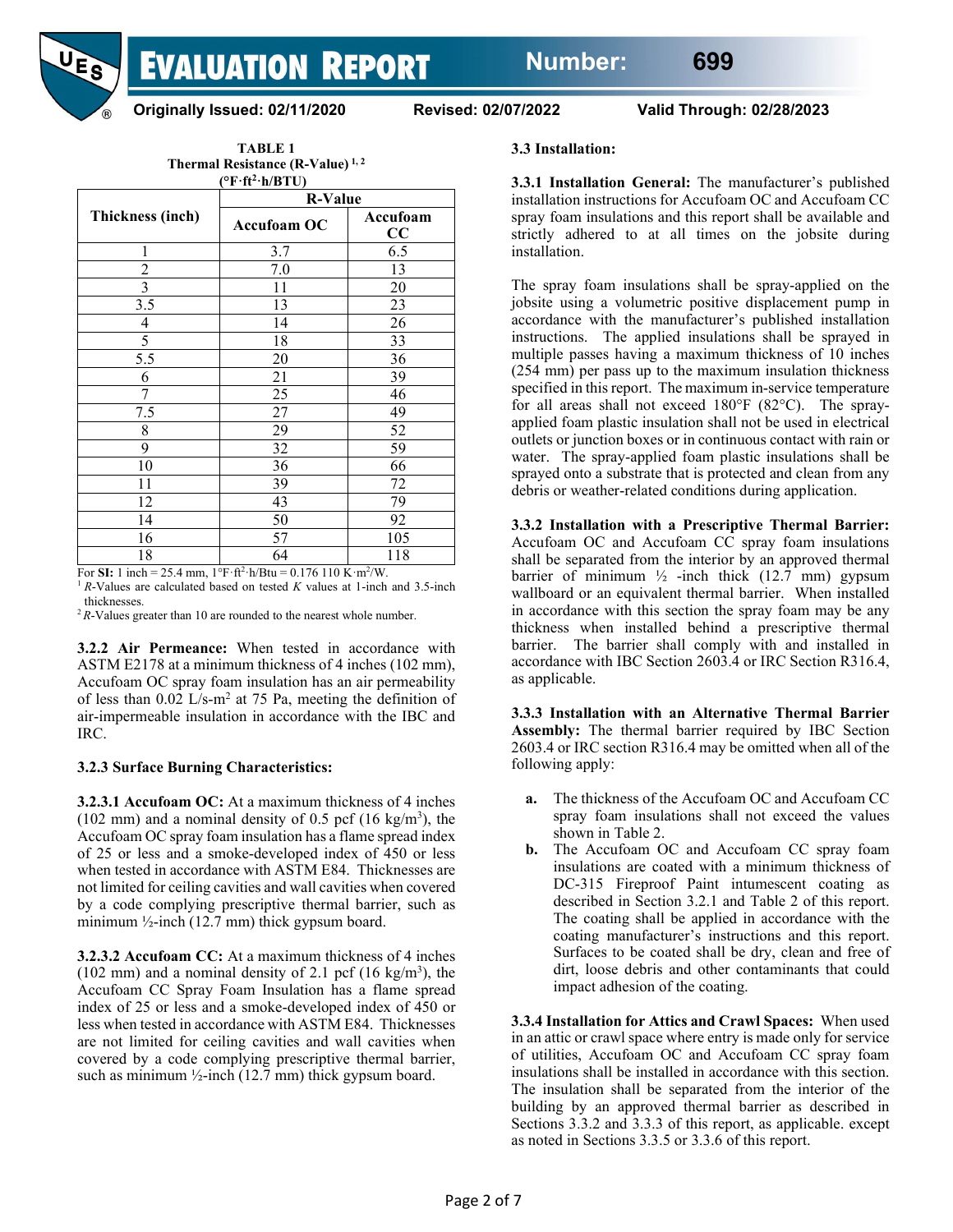

**Originally Issued: 02/11/2020 Revised: 02/07/2022 Valid Through: 02/28/2023**

**3.3.5 Installation with a Prescriptive Ignition Barrier:**  Where entry is made only for the service of utilities, Accufoam OC and Accufoam CC spray foam insulation may be installed within attics or crawl spaces at a maximum thickness of 4 inches with an ignition barrier in accordance with IBC Section 2603.4.1.6, or IRC Sections R316.5.3 and R316.5.4, as applicable. The ignition barrier shall be installed in a manner such that the foam plastic insulation is not exposed and is consistent with the requirements of the type of construction required by the applicable code.

**3.3.6 Installation with an Alternative Ignition Barrier Assembly:** When installation is in accordance this this section, the ignition barrier described in Section 3.3.5 of this report, and as required by Section 2603.4.1.6 of the IBC or Section R316.5.3 and R316.5.4 or the IRC, as applicable may be omitted.

**3.3.6.1 General:** When Accufoam OC and Accufoam CC spray foam insulation is installed in attics and crawl spaces without a prescriptive ignition barrier, the following conditions apply:

- **a.** The thickness of the foam plastic insulation applied to the underside of the top of the space shall not exceed values noted in Table 3 or Section 3.6.2 of this report, as applicable.
- **b.** The thickness of the foam plastic insulation applied to the vertical surfaces shall not exceed values noted in Table 3 or Section 3.6.2 of this report, as applicable.
- **c.** Entry is only to service utilities in the attic or crawl space and no storage is permitted.
- **d.** Attic or crawl space areas cannot be interconnected.
- **e.** Air from the attic or crawl space cannot be circulated to other parts of the building.
- **f.** In accordance with IBC Section 1203.2 or IRC section R806, as applicable, attic ventilation is provided, as applicable.
- **g.** In accordance with 2018 IBC Section 1202.3, IBC Section 1203.3, or IRC section R408.1, as applicable, crawl-space ventilation is provided, as applicable.
- **h.** In accordance with the Uniform Mechanical Code (UMC) Section 701.1 or the International Mechanical Code® (IMC) Section 701, combustion air is provided, as applicable.
- **i.** Fire-protective coating, noted in this report, is applied in accordance with Table 3 unless meeting the requirements of Section 3.3.6.2.

**3.3.6.2 Installation of Accufoam CC without a Fire Protective Coating:** Accufoam spray foam plastic insulation may be applied at a maximum density of 2.0 pcf to the underside of roof sheathing or roof rafters and vertical surfaces of attics and in crawl spaces. When applied to the underside of the top of the space, the thickness of the Accufoam spray foam plastic insulation shall not exceed 9 inches (229 mm), and when applied to vertical surfaces or floor, the maximum thickness shall not exceed 7 inches (178 mm).

**3.3.7 Unvented Attics:** Accufoam OC and Accufoam CC spray foam insulation may be installed in unvented attic assemblies and unvented enclosed rafter assemblies in accordance with Section 1202.3 of the 2018 IBC, Section 1203.3 of the 2015 IBC or Section R806.5 of the 2015 and 2012 IRC, as applicable. A vapor retarder shall be installed as required in Section 1203.3 (4) or the 2015 IBC in Climate Zones 5, 6, 7 and 8.

## **3.4 Use in Exterior Walls of Types I, II, III and IV Construction (IBC)**

**3.4.1 General:** When Accufoam OC and Accufoam CC spray foam plastic insulations are used in exterior walls of Types I, II, III or IV construction of any height, the insulation shall comply with IBC Section 2603.5 and Section 3.4 of this report. Walls required to be fire-resistance rated construction are beyond the scope of this report and shall comply with IBC Section 2603.5.1.

**3.4.2 Complying Exterior Wall Assemblies**: Wall assemblies that comply with Section 2603.5 of the IBC and this report that may be used in exterior walls of buildings of Type I, II, III, or IV construction of any height are described in Tables 4 and 5 of this report.

# **4.0 PRODUCT DESCRIPTION**

Accufoam OC spray foam insulation is a spray-applied, polyurethane foam plastic and complies as a low-density insulation in accordance with Section 3.1.1 and Table 1 of AC377. The insulation is a two-component spray foam plastic with a nominal in-place density of  $0.5$  pcf (16 kg/m<sup>3</sup>).

Accufoam CC spray foam insulation is a spray-applied, polyurethane foam plastic and complies as a medium-density insulation in accordance with Section 3.1.1 and Table 1 of AC377. The insulation is a two-component spray foam plastic with a nominal in-place density of 2.1 pcf  $(67 \text{ kg/m}^3)$ .

The spray-applied insulation is mixed in the field by combining a polymeric isocyanate (A component) and a resin blend (B component). The liquid components shall be stored in 55-gallon (208 L) drums at temperatures between 50°F and 70°F (10°C and 21°C). When Component A and Component B are stored in factory-sealed containers at the recommended temperatures, the maximum shelf life is six months.

# **5.0 IDENTIFICATION**

Accufoam OC and Accufoam CC spray foam insulation's containers are identified by the manufacturer's name (Creative Polymer Solutions, LLC) address and telephone number, product name, use instructions, density, flamespread and smoke-development indices, date of manufacture, and evaluation report number (ER-699). The identification may also include either of the IAPMO Uniform Evaluation Service Marks of Conformity. Either Mark of Conformity may be used as shown: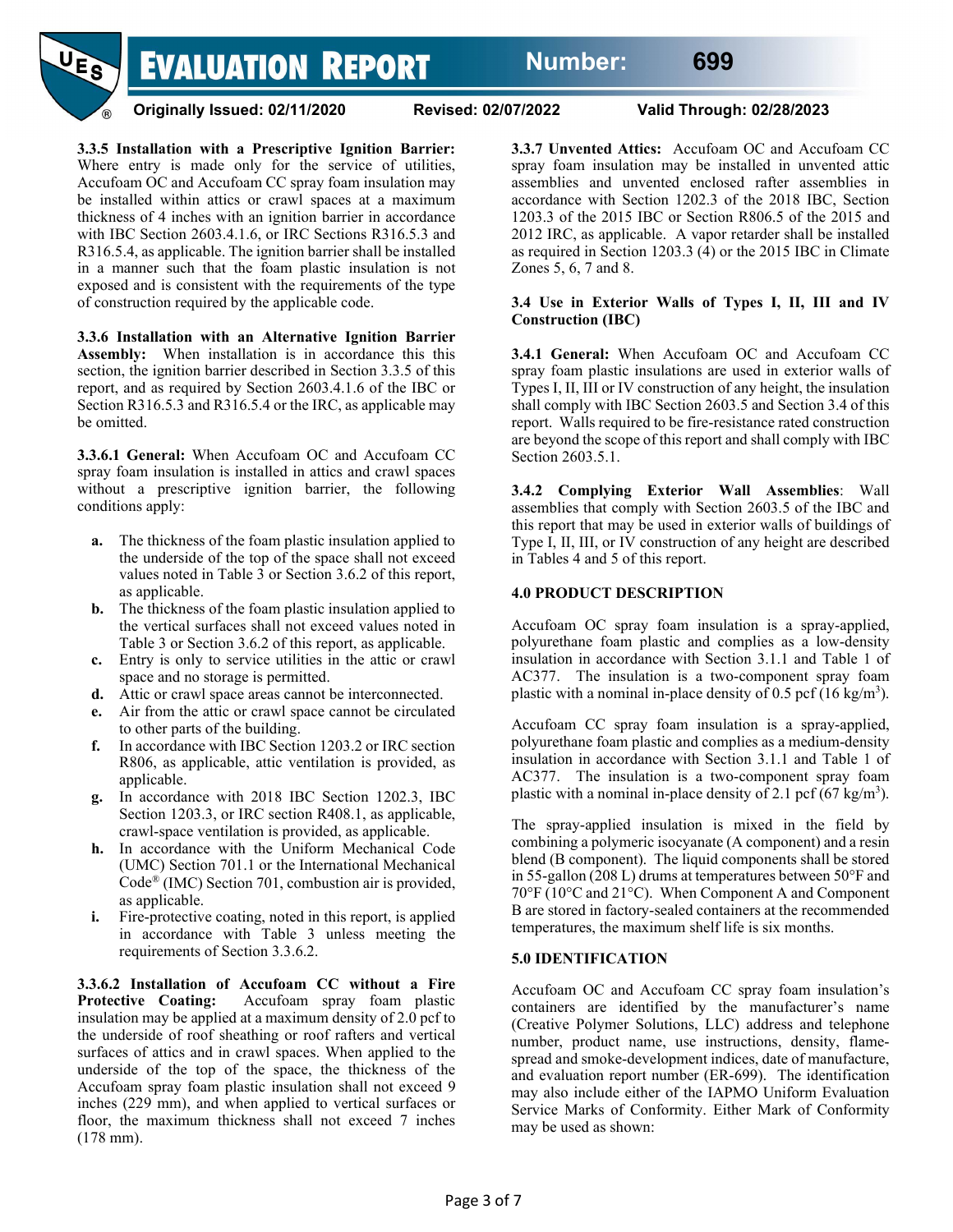

**Originally Issued: 02/11/2020 Revised: 02/07/2022 Valid Through: 02/28/2023**



**IAPMO UES ER-699**

## **6.0 SUBSTANTIATING DATA**

**6.1** Manufacturer's descriptive literature and installation instructions. Test reports are from laboratories in compliance with ISO/IEC 17025.

**6.2** Data in accordance with the Acceptance Criteria for Spray-applied Foam Plastic Insulation, ICC-ES AC377, dated April 2016, (editorially revised April 2018) including Appendix X.

**6.3** Report of Flammability Testing in accordance with NFPA 286.

**6.4** Report of Air Permeance based on ASTM E2178.

**6.5** Reports of fire propagation characteristics in accordance with NFPA 285

**6.6** Third party engineering analysis for extension of NFPA 285 results.

# **7.0 STATEMENT OF RECOGNITION**

This evaluation report describes the results of research carried out by IAPMO Uniform Evaluation Service on Accufoam OC and Accufoam CC spray foam insulations to assess its conformance to the codes shown in Section 1.0 of this report and documents the product's certification. Products are manufactured at the location noted in Section 2.9 of this report under a quality control program with periodic inspections under the supervision of IAPMO UES.

**For additional information about this evaluation report please visit [www.uniform-es.org](http://www.uniform-es.org/) or email at info@uniform-es.org**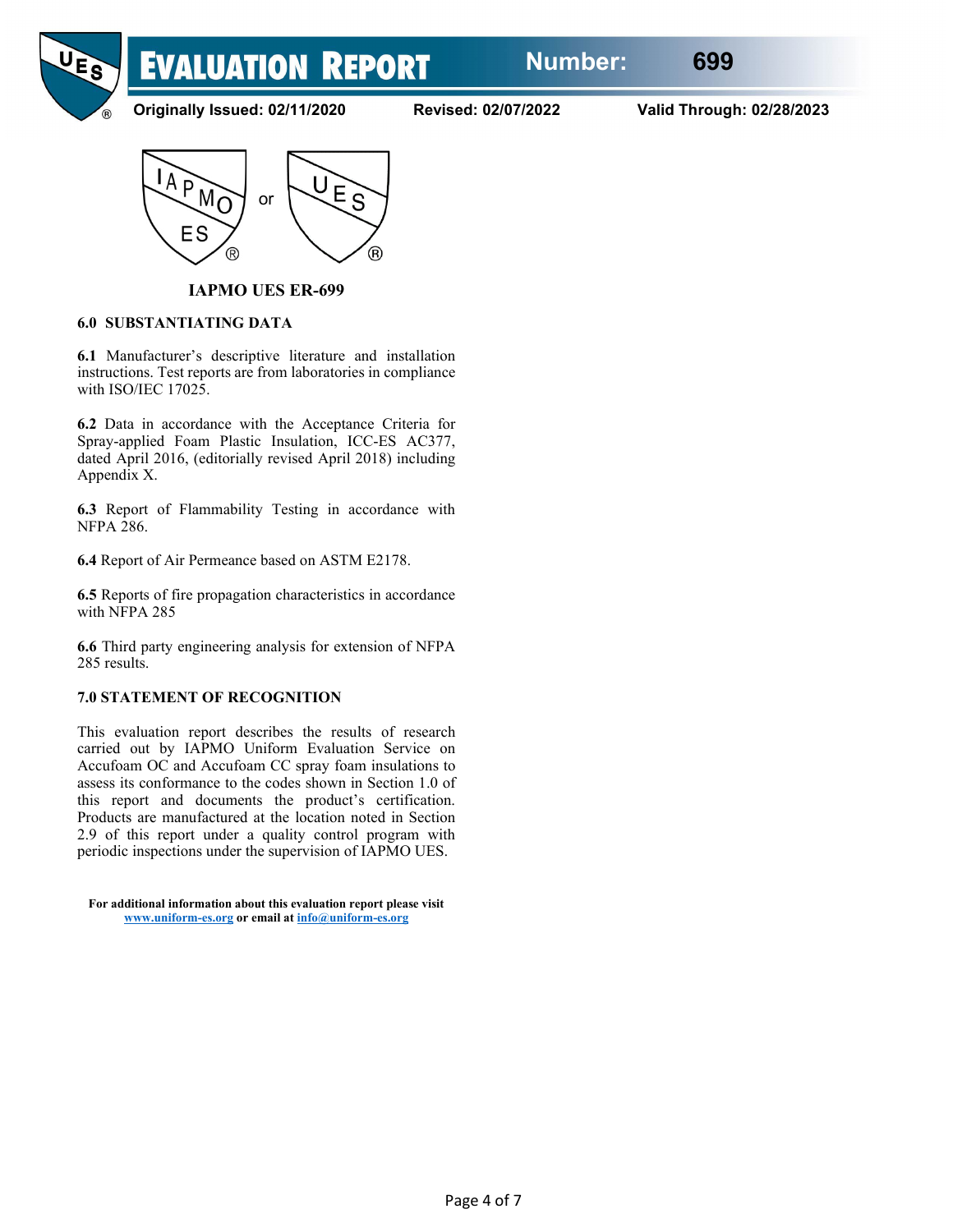

**Originally Issued: 02/11/2020 Revised: 02/07/2022 Valid Through: 02/28/2023**

| TABLE 2                                             |
|-----------------------------------------------------|
| ALTERNATIVE THERMAL BARRIER ASSEMBLIES <sup>1</sup> |

|                                        | <b>FIRE-PROTECTIVE COATING/COVERING</b> |                                              |                                                         | <b>MAXIMUM SPF THICKNESS (inch)</b>                    |                                                          |  |
|----------------------------------------|-----------------------------------------|----------------------------------------------|---------------------------------------------------------|--------------------------------------------------------|----------------------------------------------------------|--|
| <b>Spray Foam</b><br><b>Insulation</b> | <b>TYPE</b>                             | <b>MINIMUM</b><br><b>THICKNESS</b><br>(mils) | <b>THEORETICAL</b><br><b>APPLICATION</b><br><b>RATE</b> | <b>WALLS AND</b><br><b>VERTICAL</b><br><b>SURFACES</b> | <b>CEILING AND</b><br><b>OVERHEAD</b><br><b>SURFACES</b> |  |
| Accufoam<br>OC                         | $DC315^2$                               | 18 WFT (12 DFT)                              | 1.1 gal/100 ft <sup>2</sup>                             | 10                                                     | 12                                                       |  |
| Accufoam<br>CC                         | $DC315^2$                               | 19 WFT (13 DFT)                              | 1.2 gal/100 $\rm ft^2$                                  | 5.5                                                    | 9.5                                                      |  |

**For SI: 1 inch = 25.4 mm, 1 mil = 0.0254 mm**

<sup>1</sup> Fire-protective coatings and coverings shall be applied over all exposed SPF surfaces in accordance with the coating/covering manufacturer's instructions and this report.

<sup>2</sup>International Fireproof Technology Inc., recognized in IAPMO UES ER-499.

| <b>TABLE 3</b>                                       |
|------------------------------------------------------|
| ALTERNATIVE IGNITION BARRIER ASSEMBLIES <sup>1</sup> |

|                                        | <b>FIRE-PROTECTIVE COATING/COVERING</b> |                                              |                                                         | <b>MAXIMUM SPF THICKNESS (inch)</b>                    |                                                          |
|----------------------------------------|-----------------------------------------|----------------------------------------------|---------------------------------------------------------|--------------------------------------------------------|----------------------------------------------------------|
| <b>Spray Foam</b><br><b>Insulation</b> | <b>TYPE</b>                             | <b>MINIMUM</b><br><b>THICKNESS</b><br>(mils) | <b>THEORETICAL</b><br><b>APPLICATION</b><br><b>RATE</b> | <b>WALLS AND</b><br><b>VERTICAL</b><br><b>SURFACES</b> | <b>CEILING AND</b><br><b>OVERHEAD</b><br><b>SURFACES</b> |
| Accufoam<br>OC                         | DC315 <sup>2</sup>                      | 4 WFT (3 DFT)                                | $0.25$ gal/100 ft <sup>2</sup>                          |                                                        | 14                                                       |
| Accufoam<br>CC                         | $FS-IB^3$                               | 6 WFT (3DFT)                                 | $0.38$ gal/100 ft <sup>2</sup>                          | 10                                                     | 15                                                       |

For SI: 1 inch = 25.4 mm, 1 mil =  $0.0254$  mm, 1 gallon =  $3.785$  L, 1 ft<sup>2</sup> =  $0.0929$  m<sup>2</sup>

<sup>1</sup> Fire-protective coatings and coverings shall be applied over all exposed SPF surfaces in accordance with the coating/covering manufacturer's instructions and this report.

2 International Fireproof Technology Inc., recognized in IAPMO UES ER-499.

<sup>3</sup>Flame Seal Products, Inc., recognized in IAPMO UES ER-600

#### **TABLE 4** (continued on next page) **NFPA 285 COMPLYING EXTERIOR WALL ASSEMBLIES ACCUFOAM OC AND ACCUFOAM CC APPLIED IN WALL STUD CAVITY**

| <b>Wall Component</b>                             | <b>Material Description</b>                                                                                                                                                                                                                                                                                            |
|---------------------------------------------------|------------------------------------------------------------------------------------------------------------------------------------------------------------------------------------------------------------------------------------------------------------------------------------------------------------------------|
| <b>Base Wall (BWS)</b>                            | Steel Stud Wall - 1 layer of 5/8-inch minimum Type X gypsum wallboard installed on the interior side of<br>minimum 3%-inch deep minimum to 6-inch-deep maximum No. 20 gauge steel studs spaced a maximum<br>of 24 inches on center.                                                                                    |
| <b>Fire-Stopping in Stud</b>                      | 4-inch 4 pcf mineral wool (friction fit or installed with Z-Clips)                                                                                                                                                                                                                                                     |
| <b>Cavity at Floor Lines</b>                      |                                                                                                                                                                                                                                                                                                                        |
| <b>Cavity Insulation</b><br>Use Item 1 or 2       | Accufoam CC up to 6 inches in base wall noted above.<br>$\overline{1}$<br>Accufoam OC $1\frac{5}{8}$ inches minimum to 6 inches maximum with a maximum 2-inch air gap for studs<br>2)<br>ranging from 3%-inch deep minimum to 6-inch deep maximum.                                                                     |
| <b>Exterior Sheathing</b>                         | Minimum 5/8-inch-thick exterior gypsum sheathing.                                                                                                                                                                                                                                                                      |
| <b>Water -resistive Barrier</b><br>over Base Wall | None.<br>1)<br>Any WRB or alternative vapor barrier that has been approved to be used in a NFPA 285 compliant<br>2)<br>assembly paired with mineral wool, polyisocyanurate, EPS, or XPS insulation or no exterior insulation<br>for claddings approved for that WRB by an approved evaluation or certification entity. |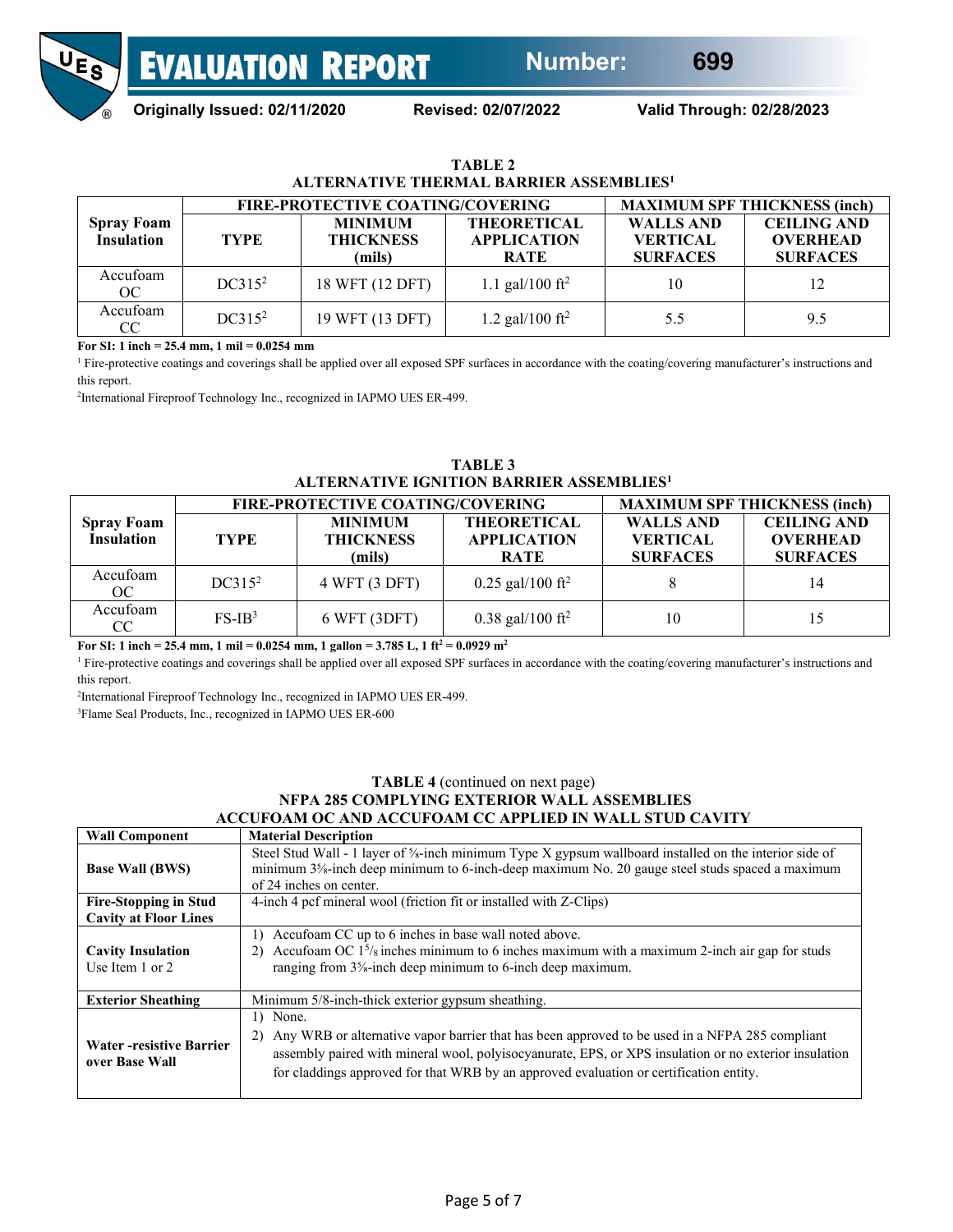| <b>(R)</b>                                              | Originally Issued: 02/11/2020                               | Revised: 02/07/2022                                                                                                                                                                                                                                                                   | Valid Through: 02/28/2023                                                                                                                                                                                                                                                                                                                                                                                                                                                                                                      |
|---------------------------------------------------------|-------------------------------------------------------------|---------------------------------------------------------------------------------------------------------------------------------------------------------------------------------------------------------------------------------------------------------------------------------------|--------------------------------------------------------------------------------------------------------------------------------------------------------------------------------------------------------------------------------------------------------------------------------------------------------------------------------------------------------------------------------------------------------------------------------------------------------------------------------------------------------------------------------|
| <b>Exterior Insulation</b><br>Use either Item 1, 2 or 3 | 1)<br>(See Note 1)<br>surface. (see Note 1)<br>(see Note 2) |                                                                                                                                                                                                                                                                                       | None – only where the cladding is listed to be approved with specific water-resistant barrier (WRB).<br>2) 2-inch thick minimum 4 pcf mineral fiber insulation allowed for use with any WRB on the base wall<br>3) Any polyisocyanurate, EPS or XPS insulation that has been approved (see note 2) to be used in an<br>NFPA 285 compliant assembly paired with the WRBs in Item 2 above and claddings in Item 2 below.                                                                                                         |
| <b>Exterior Cladding</b>                                | 1)<br>fiber)<br>etc.<br>2)<br>above.<br>2)                  | b. Combustible cladding- Use any cladding that has been successfully tested by the panel<br>manufacturer (or fabricator) via the NFPA 285 test method. (See Note 2)<br>compliant assembly paired with approved polyisocyanurate, EPS, XPS or SPF insulation. Each                     | Claddings below may only be used with noncombustible exterior insulation in Item 2 above (mineral<br>a. Any noncombustible cladding, such as brick, stone, terra cotta, fiber cement, concrete, sheet metal,<br>Claddings below may be used with any approved combustible insulation in Exterior Insulation Item 3<br>Any cladding (combustible or noncombustible) that has been approved to be used in an NFPA 285<br>insulation must be specifically approved for the exact cladding types listed in the approval. (See Note |
| <b>Window/Door</b><br><b>Perimeters</b>                 |                                                             | Windows and doors shall be framed as required for the base wall.<br>The exterior side of the base wall shall use design for specific system being considered. (see note)<br>approved evaluation or certification entity for the header/jamb detail required for each insulation type. | Note: EPS and XPS require specific door/window header and jamb details to be compliant to NFPA 285.<br>Polyisocyanurate and spray foam may require specific header/jamb details. Approvals shall be from an                                                                                                                                                                                                                                                                                                                    |

For **SI:** 1 inch = 25.4 mm

Notes to Table 4:

**Note 1** Examples for use with no exterior insulation or with mineral wool insulation per table above.

- 1. Any combustible cladding that has passed NFPA 285 testing (examples below)
	- a. NFPA 285 approved MCM/ACM Metal/Aluminum Composite building panels
	- b. NFPA 285 approved stone/aluminum honeycomb composite
	- c. NFPA 285 approved HPL High-Pressure Laminate Panels.
- 2. Any noncombustible cladding such as (but not limited to):
	- a. Brick Nominal 4-inch clay brick or veneer with a maximum 2-inch air gap behind the brick. Brick Ties/Anchors 24 inches o.c. (maximum).
	- b. Stucco 3/4 inch exterior cement plaster and lath. A secondary water-resistive barrier can be installed between the insulation and lath. The secondary WRB may not be full coverage asphalt or butyl based self-adhering membranes.
	- c. Natural Stone (granite, limestone marble, sandstone) 2 inch using any installation technique with a 2-inch air gap (max.).
	- d. Artificial Cast Stone  $1\frac{1}{2}$  inch using any installation technique with a 2-inch air gap (max)
	- e. Terra Cotta Cladding  $1^{1}/_{4}$ -inch using any installation technique with a 2-inch air gap (max)
	- f. 1/4-inch (min) fiber cement panels (installed per manufacturer instructions)
	- g. Concrete 2 inches thick with a 2-inch air gap (max)
	- h. CMU blocks 4 inches with a maximum 2-inch air gap
	- i. Sheet metals such as aluminum, copper or zinc any thickness

**Note 2**: If the base wall is covered with a combustible WRB/insulation and various claddings (combustible or noncombustible) each insulation/WRB/cladding combination allowed must have explicitly been tested or approved to be used with each other by an approved evaluation or certification entity.